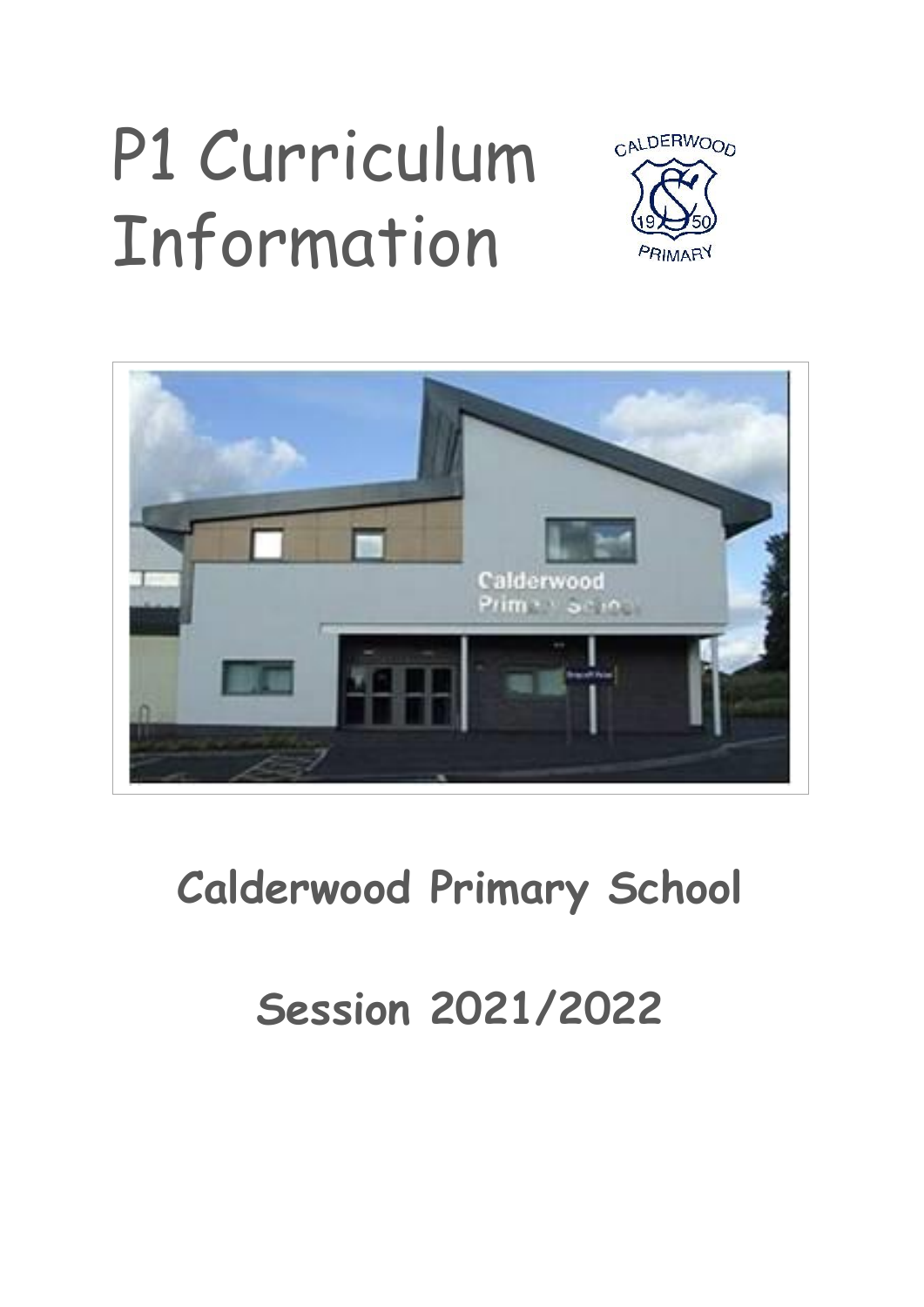#### **Curriculum for Excellence**

The curriculum in Scotland is a Curriculum for Excellence which starts at the age of 3 and ends at the age of 18. Your child will have started their journey through this when they started nursery. The overall aim of the curriculum is for children to achieve these 4 capacities and become:

- Successful Learners
- Confident Individuals
- Effective Contributors
- Responsible Citizens

This is achieved by engaging in a range of experiences and outcomes. Within P1 your child will continue to work through the Early Level of the curriculum by developing their knowledge and understanding and enhancing their skills for life, learning and work.

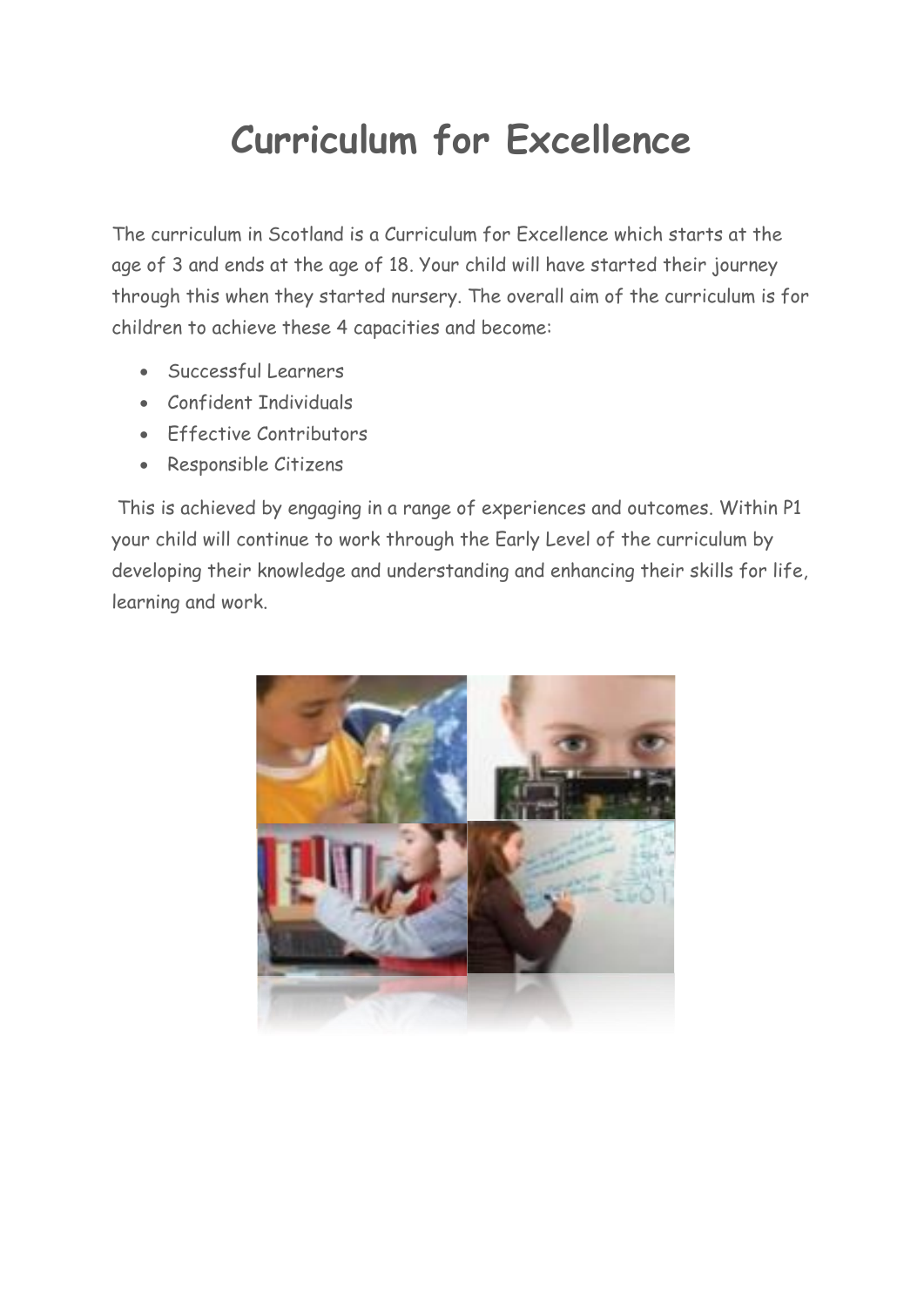### Literacy in Primary 1

Literacy and English consists of three organisers;

- Reading
- Writing
- Talking and listening.



Talking and listening is a key focus, especially within Primary 1. The children will experience opportunities to use talking and listening skills on a daily basis across the curriculum. Throughout the week, children will read every day but will have three 'reading' lessons and two writing lessons each week.

Children will learn through an active approach. Active learning is essentially an 'active environment in which to learn'. It is an extension of some nursery approaches as well as play-based approaches to learning.

### Key Listening Skills

- Sitting still
- Staying quiet
- Looking at the person talking
- Listening to all the words



Children are playing various games to help reinforce these skills in order for children to become more familiar with our expectations. Please practise these at home.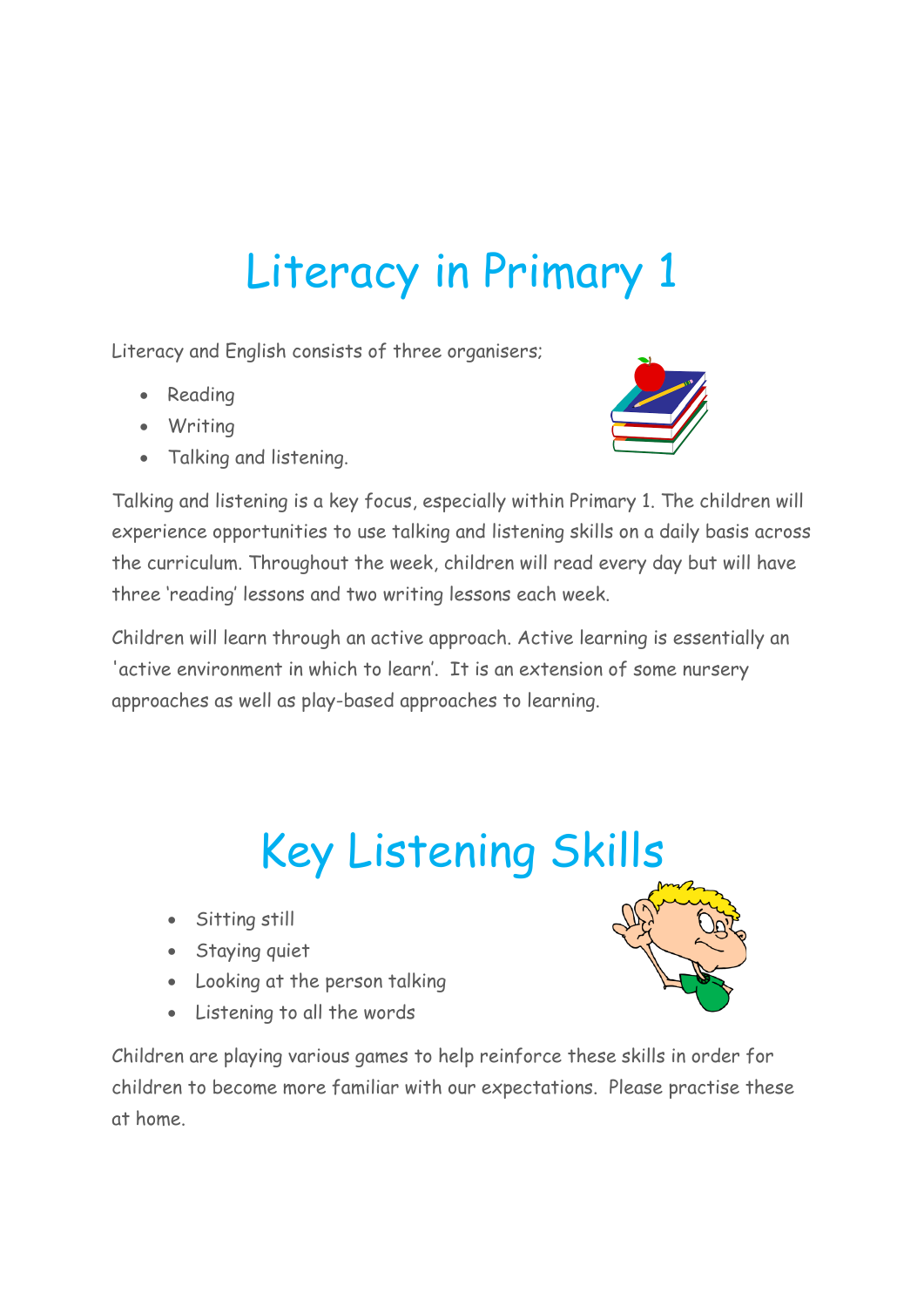### Phonological Awareness

We focused on phonological awareness at the beginning of this session - this is simply an awareness of the sounds of spoken language. Studies have shown that this is the best way to prepare children to learn to read, which is why we've devoted the first few weeks of P1 to this. The children will be better readers if they can hear and differentiate sounds at the beginning, middle and end of words. Key focuses are:

- Rhyme
- Syllable identification
- Initial sounds
- Alliteration

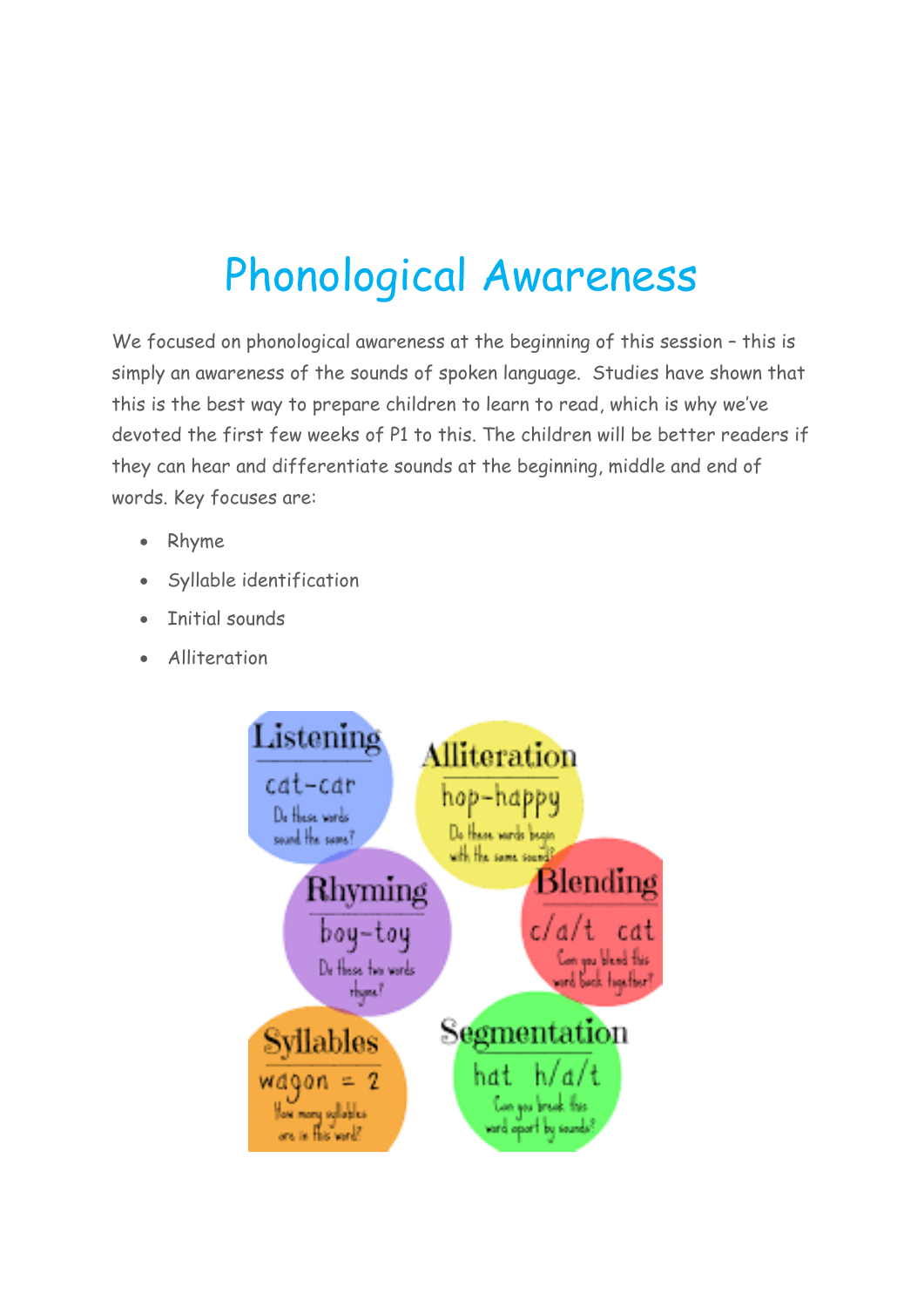### Phonics

Our formal phonics program has begun and the children will be introduced to a new sound on a daily basis. We are using the North Lanarkshire Active Literacy pack to assist us in the teaching of phonics. Phonics are the sounds the letters make within a word and not their letter name e.g. a (sound ah)/A. These won't follow the order of the alphabet either – they are in a particular order so the children can begin to make words early on. For example, once we have introduced S, A, T, P, I and N, they can already make words such as sat, pat and tap. Please don't rush ahead, focus on one sound a night if you can in line with what the children have been taught that day

The Jolly Phonics website is great – if you're unsure of the sound or the song that goes along with it you can access it there - the app is also great.

Please encourage children to form letters in the way they've been taught. This helps with handwriting all the way through school and spelling – shape/pattern can help you remember how to spell words

Every child will be given three common words a week. Please practise these at home and consolidate as often as possible.

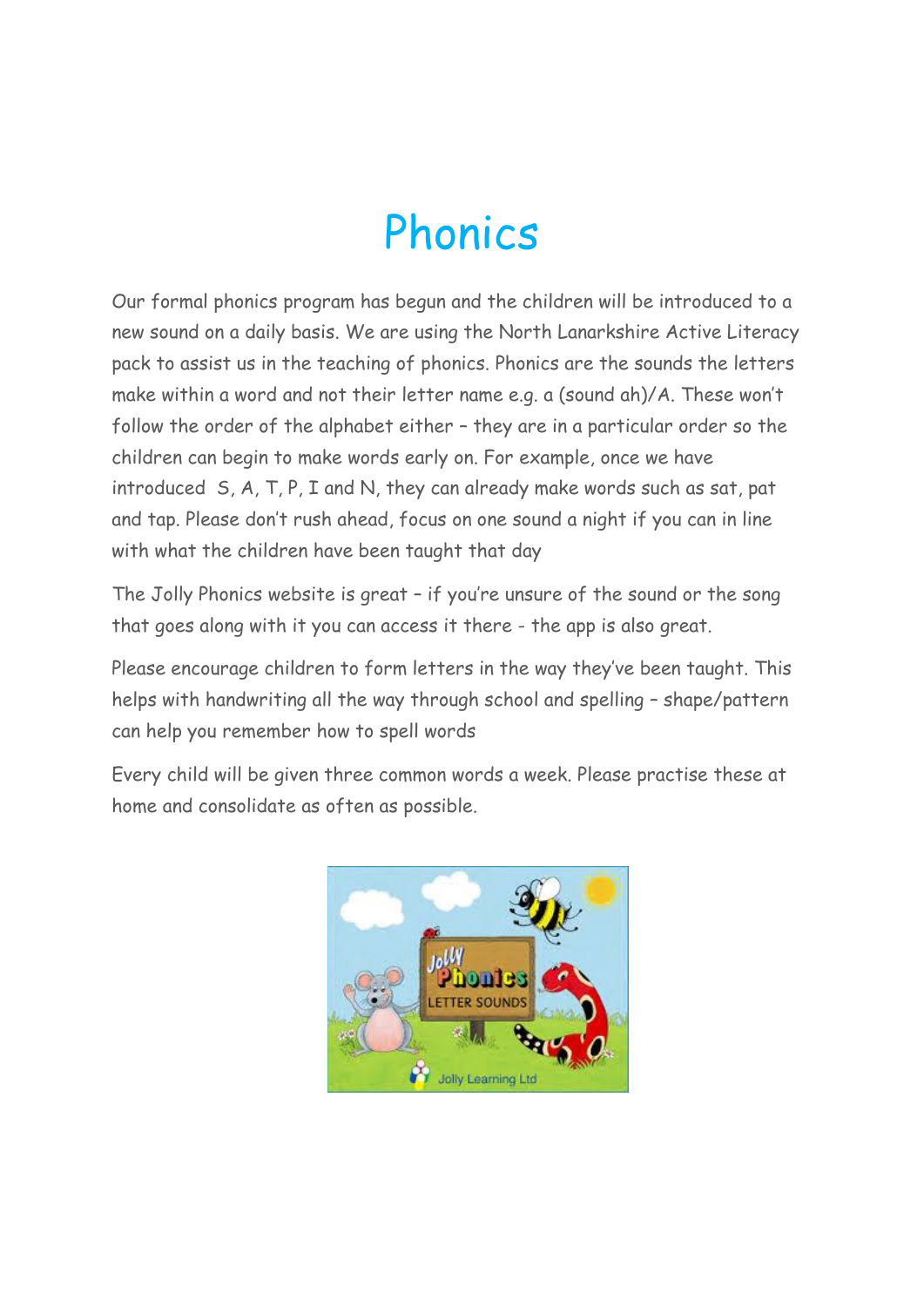### Pencil Control

Please encourage the idea grip below:



#### How you can help support literacy at home..

- Please read **every day** and allow children to choose books at home for enjoyment as well as going over their reading book
- Practise sounds and spot them in the environment!
- Practise reading the tricky words 'in a snap'
- Reinforce listening skills.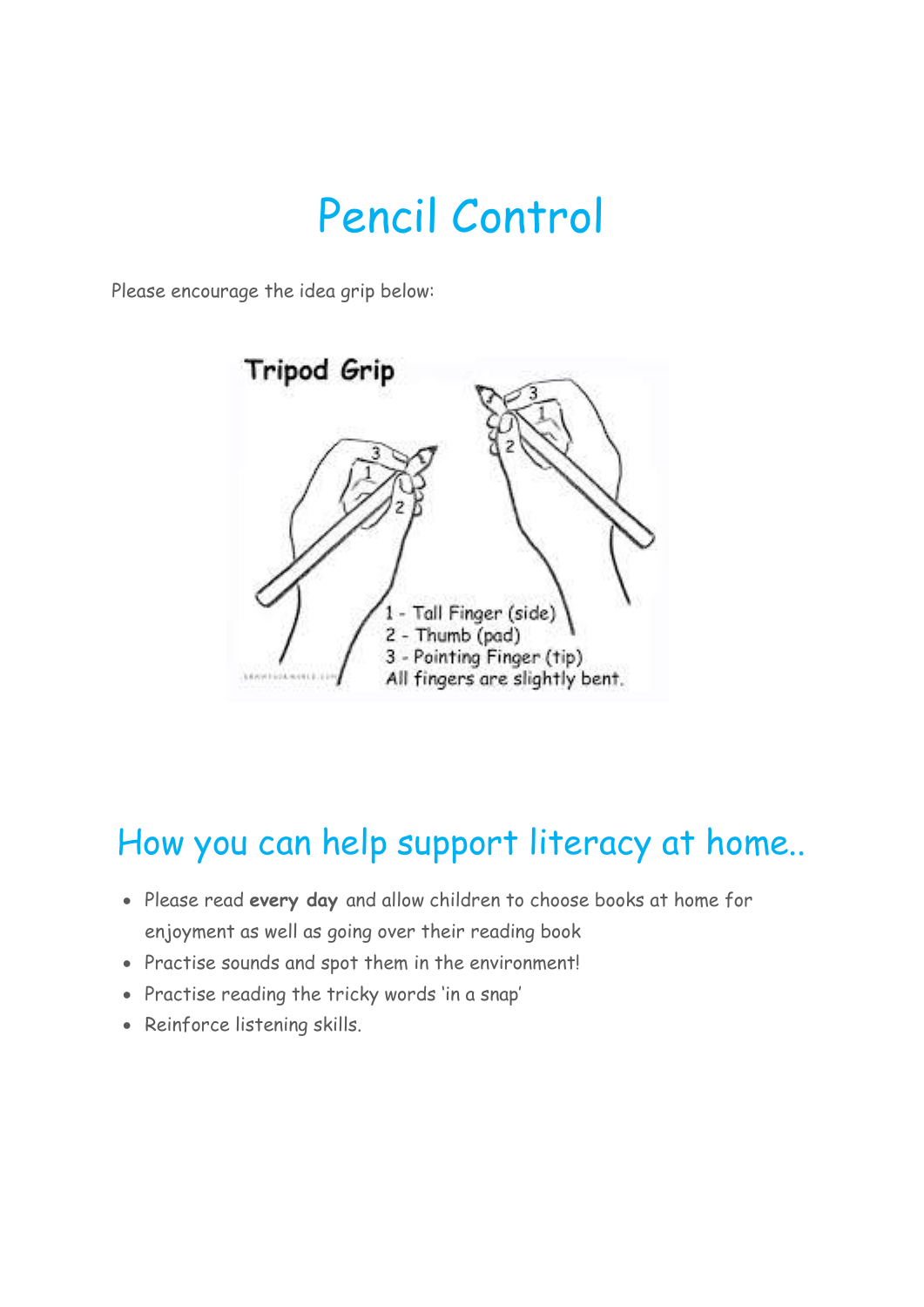### Numeracy and Mathematics



The concepts of numeracy and mathematics are covered daily. This is done discretely in specified numeracy lessons and activities, and also through interdisciplinary learning which occurs in other areas of the curriculum, including topic work. Numeracy and mathematics are taught through whole class lessons, group and individual work. Concepts are visited on an ongoing basis throughout the school year. To help support your child's learning at home make as many **links to everyday life as possible:** counting opportunities, days of the week, counting and recognising coins, opportunities to sort, access to paper and pens to record numbers, setting the table and helping with cooking.

### Topics and Concepts Covered

**Number:** counting, ordering, recognising, number language, sequencing, addition and subtraction

**Data and Analysis**: sorting and matching using different criteria, information handling (pictograms, bar charts)

- **Patterns and relationships:** Pattern making and continuing patterns
- **2D and 3D shape:** investigating, sorting, describing and creating
- **Time:** day/night, morning/afternoon, days of the week, seasons, months
- **Time**: o'clock digital and analogue
- **Money:** recognising and using coins
- **Measure**: language of weight, capacity and length
- **Fractions:** sharing groups of items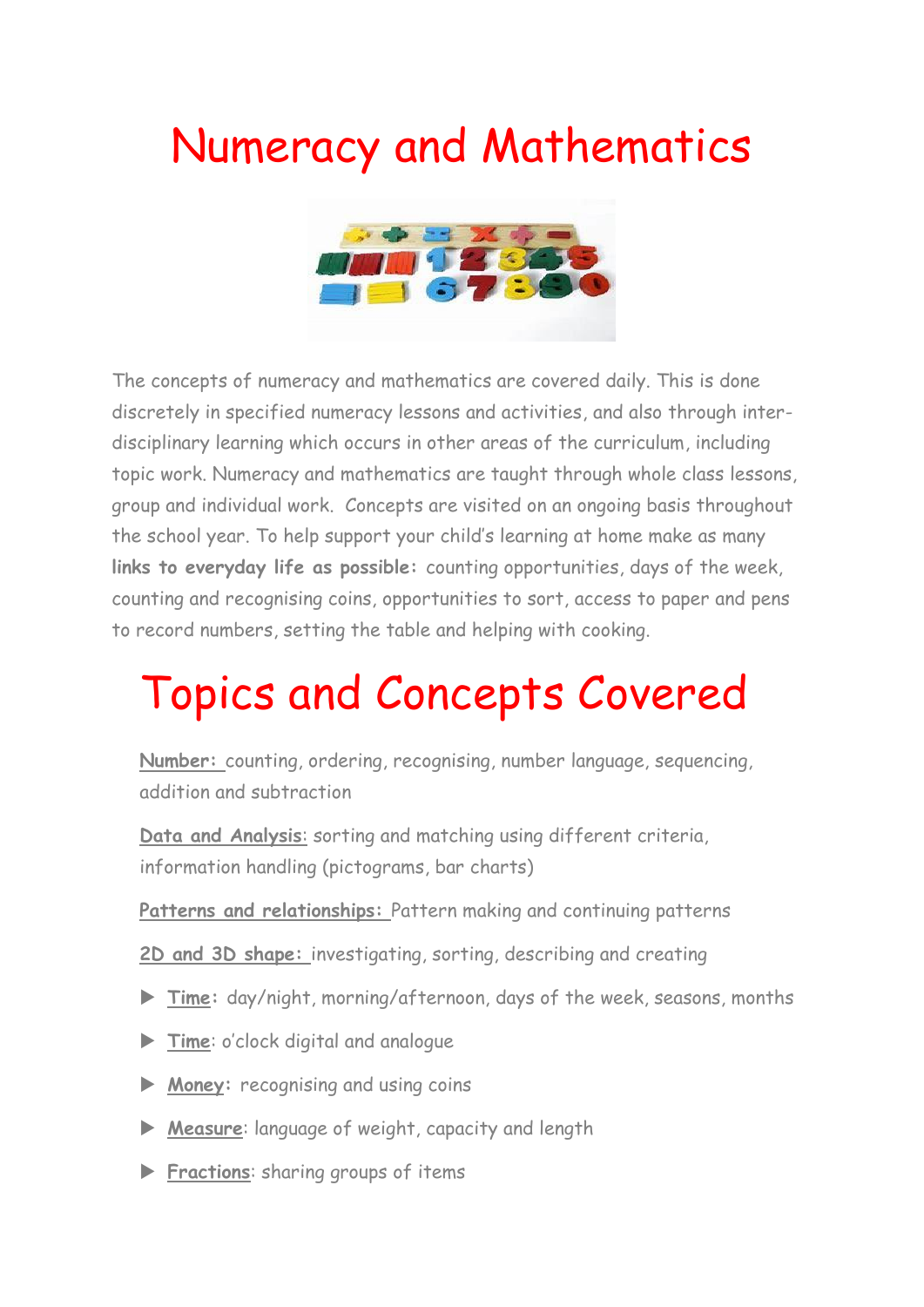### Maths in Action



#### Numeracy Resources and Activities

- Concrete materials
- Teacher-made resources
- Interactive learning ("show me" boards, number fans, video clips)
- Outdoor learning
- Visual displays
- Consolidation activities carried out during play
- Number stories, rhymes and songs

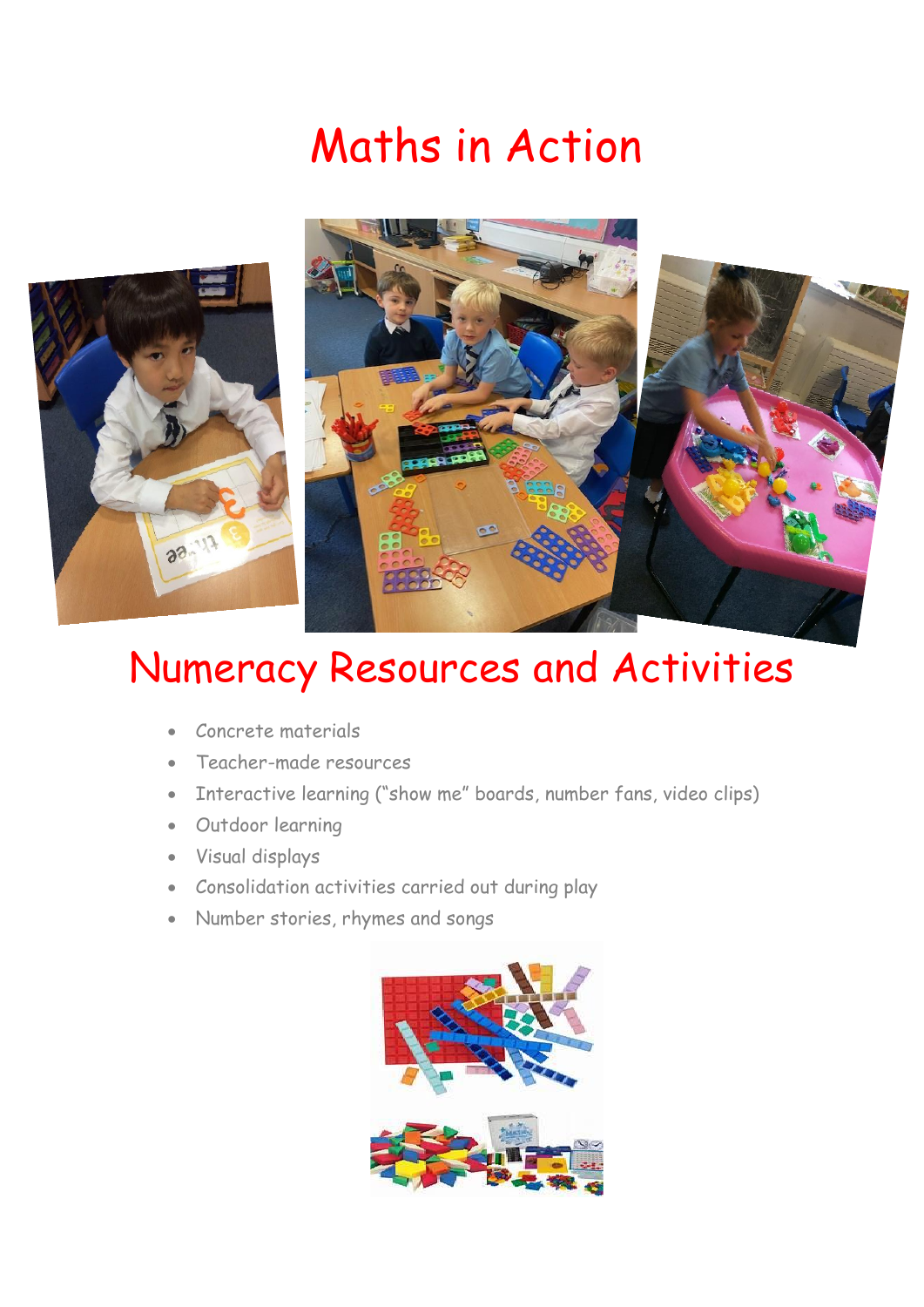#### Developing Early Learning through Play

A play based approach to learning has been adopted at Calderwood. Lots of studies support the use of play at this stage in a child's development. It is used to consolidate previous learning, however new concepts are always teacher led. Through play children can repeat, rehearse and refine skills and are given lots of opportunities to do this. Play is set through a meaningful context and allows the child to lead and be responsible for their own learning. There is a balance between adult-directed activities and child-initiated play. The play opportunities given to children enable them to make meaningful connections to the world around them.

Through planned play children are developing skills in:

- Decision making
- Imagining
- Reasoning
- Predicting
- Planning
- Experimenting with strategies (trial and error)
- Recording
- Working with others

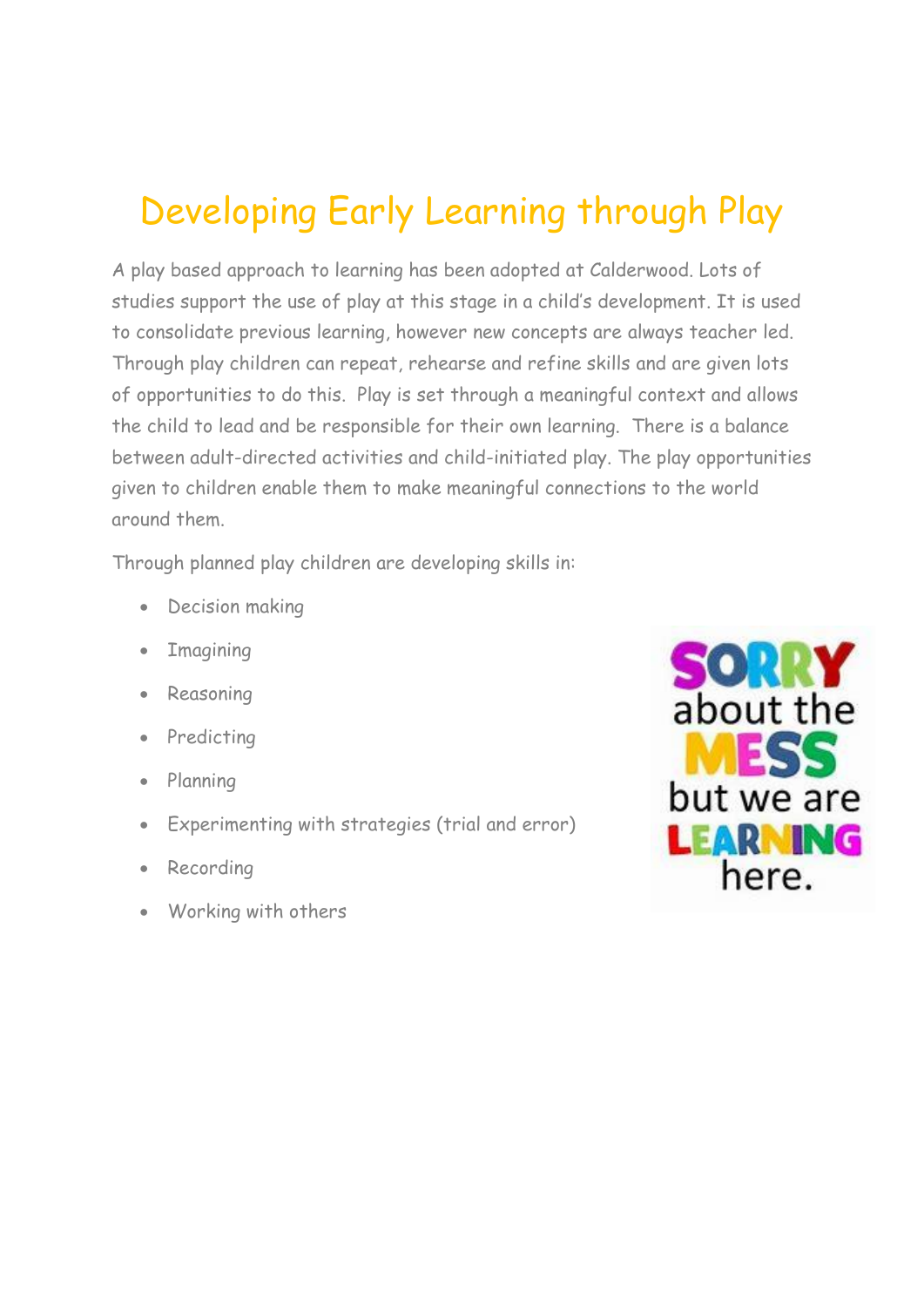## The Role of the Teacher in a Play Based Environment

- Modelling appropriate and a range of language
- Creating challenges and problems for the children to solve
- To encourage and stretch out children's thought processes
- Encouraging children to be creative
- Help children make links to previous learning, experiences and connections to the world around them
- Effective questioning to develop and extend children's play

### Examples of Play Resources

- Home Corner (kitchen, plastic food, prams)
- Loose parts (pegs, pebbles, buttons, shells)
- **•** Building materials
- Play Doh
- Number resources (dominos, dice, numeracy games)
- Writing materials
- Doctor's surgery
- Shop
- Mechanic's work station
- Art materials